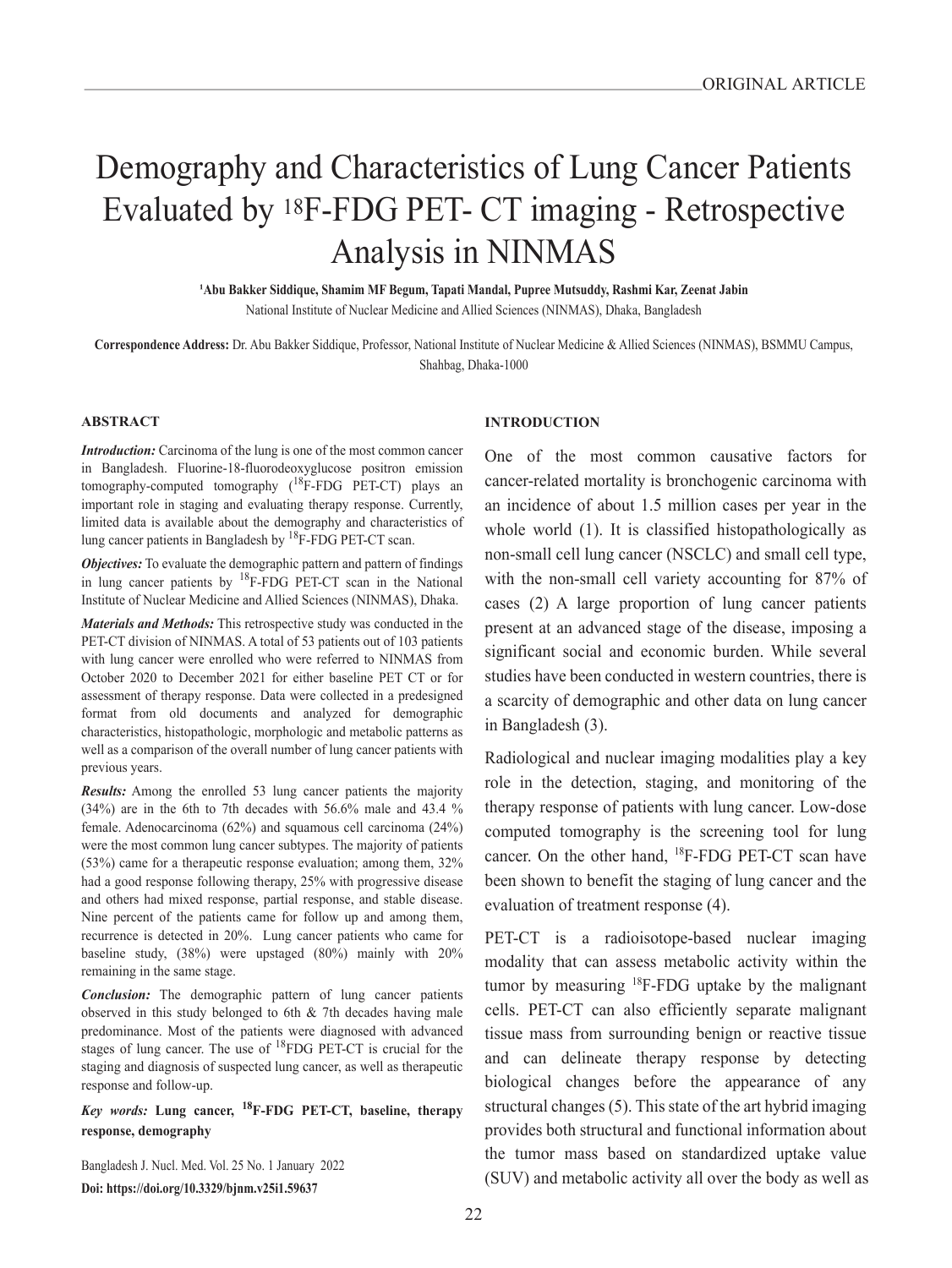that of the tumor and hence can accurately assess the tumor staging and tumor response to therapy (6).

The National Comprehensive Cancer Network (NCCN) recommends PET-CT scan for staging and planning of radiation therapy in lung cancer (7, 8). PET-CT scan is an expensive test that requires specialized expertise as well as the presence of a cyclotron on site. Since 2016, NINMAS has provided the PET-CT service with a PET-CT scanner installed in 2015, providing service to cancer patients, inflammatory and infectious diseases, and neurological disorders. On October 25, 2020, a Cyclotron was installed along with another PET-CT machine as part of the project "Establishment of Positron Emission Tomography- Computed Tomography (PET-CT) with Cyclotron facilities" at NINMAS, block F, BSMMU. This is the largest and first cyclotron facility established by the Government of Bangladesh. This cyclotron generates the most widely used PET tracer, <sup>18</sup>F-fluorodeoxyglucose (FDG)  $(9,10)$ .

To better understand the trends in the use of PET-CT for lung cancer management, a retrospective analysis was conducted to see the functional association of 18F-FDG PET-CT imaging of lung cancer patients. The demographic characteristics of patients and imaging findings of PET-CT scans are also evaluated.

#### *Materials and Methods*

This retrospective study was conducted at the PET-CT divisionin of the NINMAS, Dhaka. Patients' records were collected from the archive after obtaining proper permission and maintaining anonymity. Data were collected in a predefined format and saved in Microsoft Excel. A total of 103 referred patients with lung cancer visited NINMAS from October 2020 to December 2021. Among them, 53 patients were analyzed who had <sup>18</sup>F-FDG PET-CT either for baseline study or therapeutic response evaluation. In the case of therapeutic response evaluation, those who already had surgery with removal of primary tumor were excluded. The demographic patterns of patients with histopathological findings and PET-CT characteristics were analyzed. Metabolic and morphologic parameters of PET-CT images were evaluated for therapy response assessment. Finally, data was analyzed using Microsoft Excel.

#### **RESULTS**

The demographic characteristics of lung cancer patientsare shown in Table 1. The age of the 53 lung cancer patients were ranging from 28 to 80 years. The number of lung cancer was two (4%) in 20 to 30 years, three (6%) in 31-40 years, 12 (22%) in 41-50 years, 15 (28%) in 51-60 years, 18 (34%) in 61-70 years and three  $(6%)$  in >70 years or above age group (Figure 1). The number of male patients was 30 (56.6%) and female patients was 23 (43.4%). Right lung was involved in 34  $(64.2\%)$  and the left lung in 19  $(35.8\%)$ . Coexisting diseases in lung cancer patients were diabetes mellitus (DM) in twelve (23%), hypertension (HTN) in four  $(7.5\%)$ , chronic kidney disease  $(CKD)$  in six  $(11\%)$ , chronic obstructive pulmonary disease (COPD) in five (9%), Ischemic heart disease (IHD) in one (2%), both DM and HTN in four  $(7.5\%)$ , others e.g. thyroid or pulmonary infectious disease, etc.in three (6%) patients andno comorbidity in 18 (34%) patients (Table 1).

Histopathologically, adenocarcinoma was found in 33 (62%), squamous cell carcinoma in 13 (24%), small cell carcinoma in two (4%), large cell carcinoma in one (2%), and four (8%) patients were of other categories e.g. neuroendocrine tumors or patients with suspected lung cancer with unrevealing malignancy on biopsy (Table 2). Staging deta was not available in 10 (19%) cases. Most of the remaining patients was diagnosed with advanced lung cancer stages with a distribution of TNM stages as follows: stage I in one  $(2\%)$ , II in seven  $(13\%)$ , IIIA in two (4%,), IIIB in 13 (24%) and IV in 20 (38%) patients (Table 2). Therapeutic response evaluation was done in 28 (53%) patients, either during interim period or within three months of completion of neoadjuvent chemotherapy (NACT) / external beam radiotherapy (EBRT) or both chemo and radiotherapy. On the other hand, 20 (38%) patients were studied for baseline staging and five (9%) patients were followed up after 6-12 months of completion of therapy to detect any recurrence (Table 2). Findings of baseline PET-CT revealed upstaging from previous clinical stage in 14 (70%), suspected to have malignant involvement of lung tissue in two (10%), clinical stage remaining the same in four (20%) patients with no patient requiring to downstage (Table 2). Therapeutic response evaluation of 28 patients show good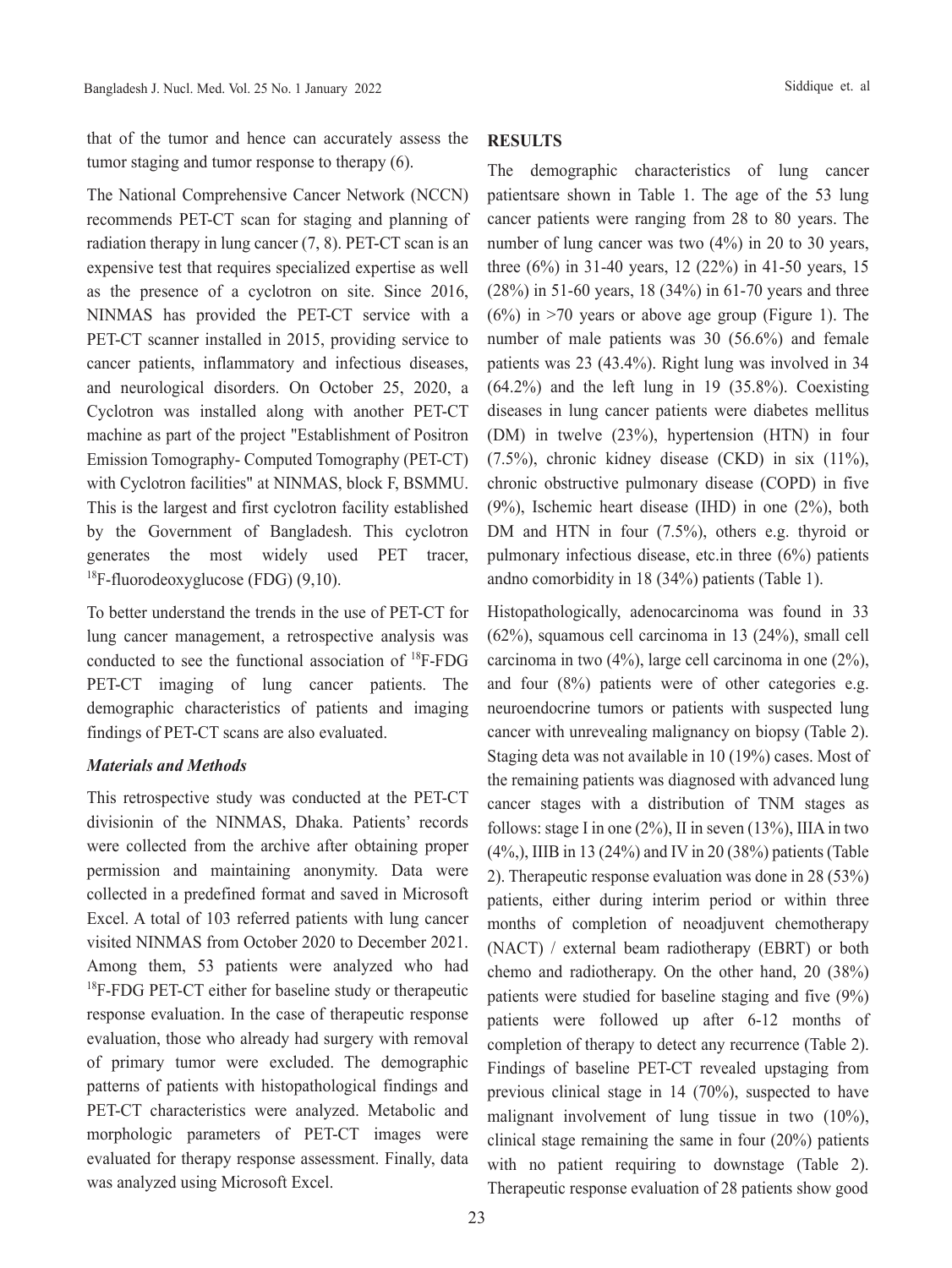outcome in 9 (33%), partial response in four (14%), mixed response in four (14%), disease progression suggesting a failure of therapy in seven (25%), and stable disease in four (14%) (Figure 2). Whereas, follow-up of five patients revealed recurrence in one (Table 2).

The total number of lung cancer patients attending NINMAS was 17 in the year 2016, 24 in 2017, 14 in 2018, 20 in 2019, 27 in 2020, and 76 in 2021 (Table 3 and Figure 3).

|                   | Table 1: Demographic characteristics of lung cancer |  |  |
|-------------------|-----------------------------------------------------|--|--|
| patients $(N=53)$ |                                                     |  |  |

| <b>Characteristics</b>       | Number of patients (n)<br>and percentage $(\% )$ |  |  |
|------------------------------|--------------------------------------------------|--|--|
| Age groups                   |                                                  |  |  |
| $20 - 30$                    | 02(4)                                            |  |  |
| $31 - 40$                    | 03(6)                                            |  |  |
| $41 - 50$                    | 12(22)                                           |  |  |
| $51 - 60$                    | 15(28)                                           |  |  |
| 61-70                        | 18 (34)                                          |  |  |
| >70 and above                | 3(6)                                             |  |  |
| Gender                       |                                                  |  |  |
| Male                         | 30(56.6)                                         |  |  |
| Female                       | 23(43.4)                                         |  |  |
| <b>Side of lung involved</b> |                                                  |  |  |
| Right                        | 34(64.2)                                         |  |  |
| Left                         | 19 (35.8)                                        |  |  |
| <b>Coexisting disease</b>    |                                                  |  |  |
| <b>DM</b>                    | 12(23)                                           |  |  |
| <b>COPD</b>                  | 5(9)                                             |  |  |
| <b>HTN</b>                   | 4(7.5)                                           |  |  |
| <b>IHD</b>                   | 1(2)                                             |  |  |
| <b>CKD</b>                   | 6(11)                                            |  |  |
| DM+HTN                       | 4(7.5)                                           |  |  |
| Others                       | 3(6)                                             |  |  |
| (eg. pulmonary disease)      |                                                  |  |  |
| No comorbidity               | 18 (34)                                          |  |  |

**Table 2 Clinical and PET-CT Characteristics of analyzed lung cancer patients.**

| Histopathological type of carcinoma           | $N=53$ Number $(\% )$ |  |  |
|-----------------------------------------------|-----------------------|--|--|
| Squamous cell                                 | 13(24)                |  |  |
| Adenocarcinoma                                | 33(62)                |  |  |
| Small cell                                    | 2(4)                  |  |  |
| Large cell                                    | 1(2)                  |  |  |
| Others                                        | 4(8)                  |  |  |
| TNM staging (clinically available)            | Number $(\% )$        |  |  |
| I                                             | 1(2)                  |  |  |
| $\mathop{\rm II}\nolimits$                    | 7(13)                 |  |  |
| <b>IIIA</b>                                   | 2(4)                  |  |  |
| <b>IIIB</b>                                   | 13(24)                |  |  |
| IV                                            | 20(38)                |  |  |
| Staging not available                         | 10(19)                |  |  |
| <b>Indication of PET-CT study</b>             |                       |  |  |
| <b>Baseline</b>                               | 20(38)                |  |  |
| Therapy response                              | 28(53)                |  |  |
| Follow up                                     | 05(9)                 |  |  |
| <b>Findings of PET-CT</b>                     |                       |  |  |
| In the case of the baseline study             | $n=20(%)$             |  |  |
| Malignancy detected in suspected<br>carcinoma | 2(10)                 |  |  |
| Upstaged on baseline                          | 14(70)                |  |  |
| Stage unchanged                               | 04(20)                |  |  |
| Downstaged                                    | 00(0)                 |  |  |
| In case of therapy response                   | $n=28(%)$             |  |  |
| Good response                                 | 9(33)                 |  |  |
| Partial response                              | 4(14)                 |  |  |
| Mixed response                                | 4(14)                 |  |  |
| Progressive disease                           | 7(25)                 |  |  |
| Stable disease                                | 4(14)                 |  |  |
| In case of follow up                          | $n = 5$ (%)           |  |  |
| Recurrence detected on follow up              | 01(20)                |  |  |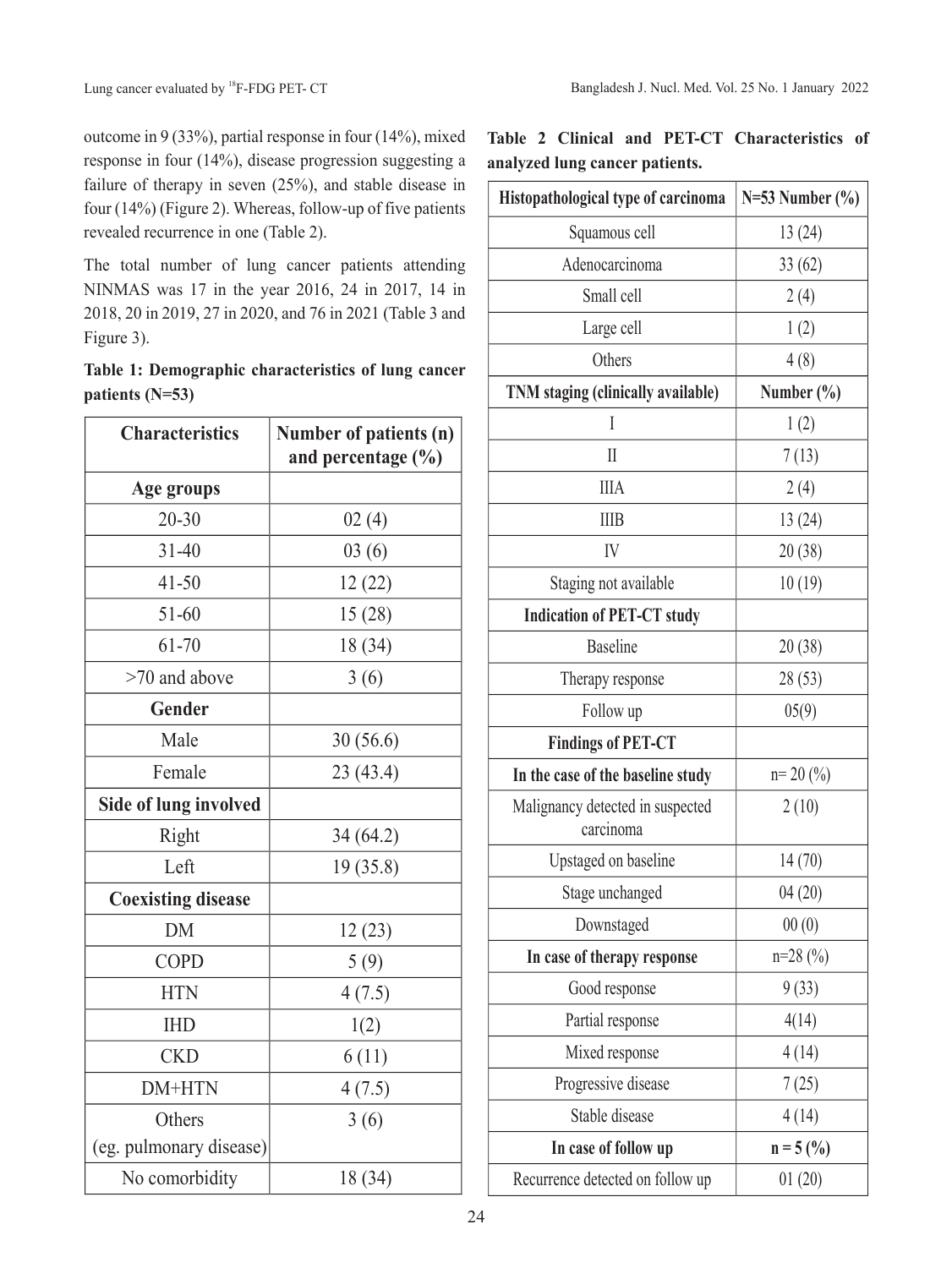

**Figure 1: Age distribution of lung cancer patients attending NINMAS for 18F-FDG PET-CT during the years 2016-2021**



**Figure 2: Pie chart demonstrating the distribution of response evaluations done by 18F-FDG PET-CT imaging after initial thepary**

|  | Table-3: Total number of lung cancer patients who came for PET-CT scanning at NINMAS from 2016 to 2021 |
|--|--------------------------------------------------------------------------------------------------------|
|--|--------------------------------------------------------------------------------------------------------|

| 2016                         | 2017                     | 2018                     | 2019                       | 2020                     | 2021                           |
|------------------------------|--------------------------|--------------------------|----------------------------|--------------------------|--------------------------------|
| $Male = 14$<br>Female $= 03$ | $Male = 20$<br>Female=04 | $Male = 09$<br>Female=05 | $Male = 13$<br>$Female=07$ | $Male = 21$<br>Female=06 | $Male=40$<br>Female=36         |
| Total= $17$                  | Total = $24$             | Total = $14$             | Total = $20$               | $Total = 27$             | Total= $76$                    |
| 100<br>0                     | 2016<br>2017             | 2018                     |                            |                          | $\blacksquare$ No. of patients |



**Years**

2020

2021

2019

2018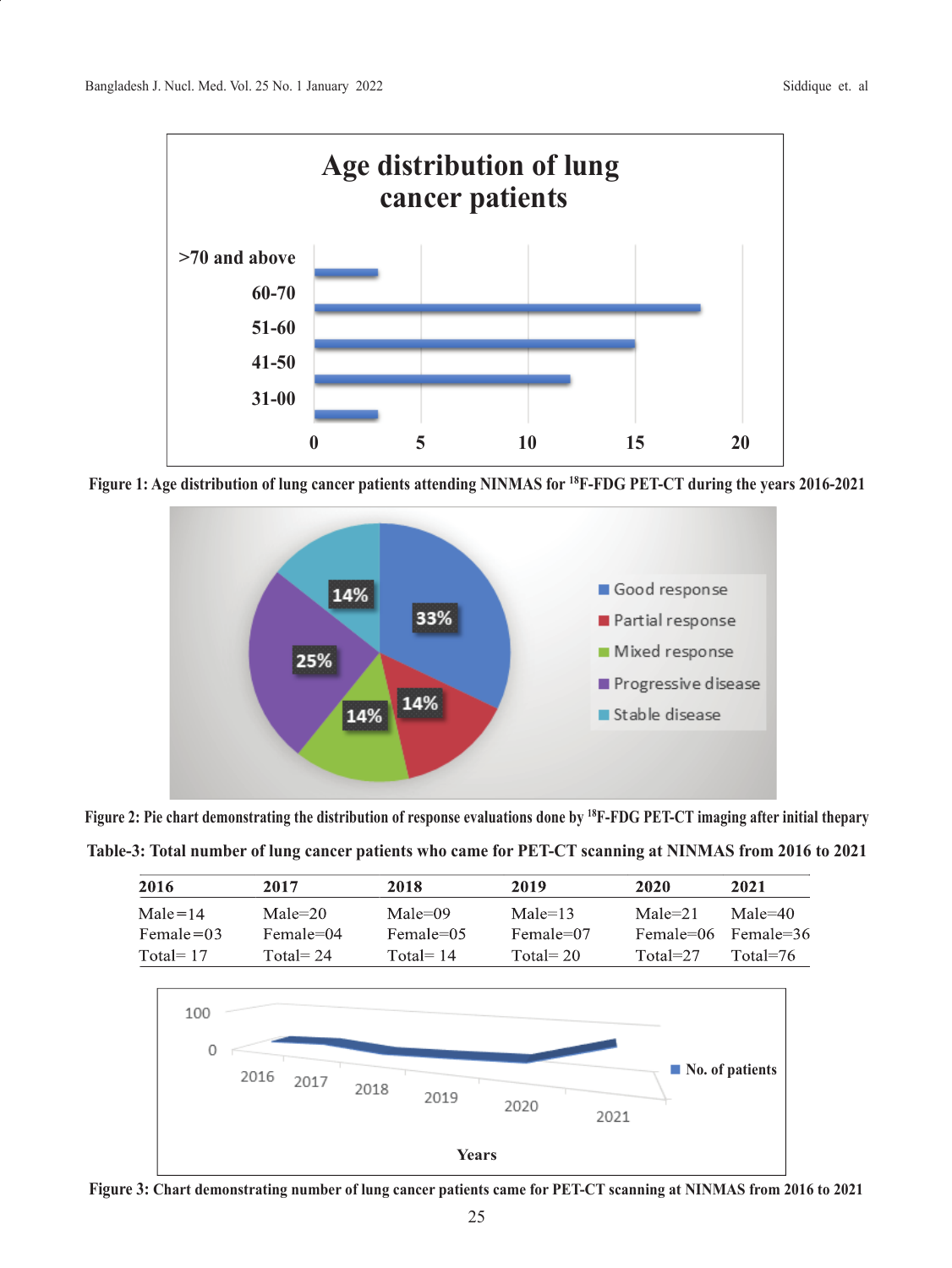## **DISCUSSION**

The majority of lung cancer patients of this study belonged to the age groups of 50 to 70 years and the frequency declining both above and below this age range. Interestingly, lung cancer is not uncommon in people under the age of 30 years which is supported by recent trends of increasing incidence of lung cancer being associated with a decrease in average age at diagnosis (11). Males are affected more than females. Recent studies also showed that males are more likely to develop lung cancer, but the male-female ratio is decreasing day by day which might be due to active or passive smoking as women's incidence rates rise (3). Looking at the presence of comorbidities, it was found that DM was the most common, followed by HTN, CKD and COPD. A good number of patients had no comorbidity but a significant proportion had CKD which is supported by a study of Wong G et.al. that found a link between chronic kidney disease and lung cancer (12). A critical issue is that, the coexistence of cancer and other comorbidities frequently causes a delay in the diagnosis.

Among the two histological types of non-small cell lung carcinoma (NSCLC), adenocarcinoma are more than squamous cell carcinoma. Whereas, small cell and large cell lung cancer were uncommon. Other studies have found that adenocarcinoma was the most prevalent type of lung cancer, accounting for 40% of all cases, while squamous cell carcinoma is the second most common (13). A small number of individuals had either a histopathologically established neuroendocrine lung tumor or a strongly suspected case of lung malignancy with no malignant cells identified by cytology or histology. This suggests that clinicians regard PET-CT as a reliable technique for cancer detection, even when tissue study shows no malignancy in a highly suspicious case. Our staging analysis revealed that the majority of patients were referred for PET-CT imaging after being diagnosed with stage III or IV lung cancer. Pathological staging is unavailable in few cases but our retrospestive patient data found that the majority of patients were referred to assess therapy response evaluation with a good number for the initial baseline study, as recommended by the most recent NCCN guidelines (15).

The findings of the baseline study are very important for lung cancer management because a large proportion of patients were upstaged from their clinical stage, which entirely changes the modality of treatment accroding to cancer types.

PET-CT found malignancy in patients who had been clinically suspected as cancer but failed to get a clue from histology or cytology indicating that PET-CT could be used to non-invasively detect lung cancer in highly suspicious patients for whom no other non-invasive method was appropriate. A large proportion of patients demonstrated good therapeutic response, indicating that the therapy was chosen correctly. Whereas, patients with stable disease proved the need for regular follow-up. The rate of partial response is the same as that of a mixed response, which is present in a good number of patients.

In about 25% patients, disease progression was detected by PET-CT in this study and supported by another study of Shaheen et.al. that showed tumor progression in one-third of patients after first-line chemotherapy in lung cancer (16). This finding emphasizes the importance of tracking treatment response with advanced imaging modalities, which may aid in decision-making regarding treatment. 18F-FDG PET-CT scan has proven to be a useful, efficient, and dependable tool in the follow-up of lung cancer patients because it provides an early and accurate metabolic response assessment before any CT changes, allowing for early therapy modification or confirmation of its efficacy. Serial <sup>18</sup>F-FDG PET-CT studies, before and after therapy allow prediction of the treatment response in patients with bronchogenic carcinoma, which leads to a significant change in therapeutic and management strategy by avoiding ineffective chemo-radiotherapy and supporting the decision to continue the primary treatment in responding patients, and this hopefully will improve the patient's outcome and prognosis (16).

After the establishment of the PET-CT scanner at NINMAS, about 10-30 lung cancer patients per year were evaluated by <sup>18</sup>F-PET-CT scan since 2016. The entire world was affected by the COVID-19 pandemic since year 2020 but the installation of an on-site cyclotron at the end of 2020 increased the number of patients significantly with a sharp